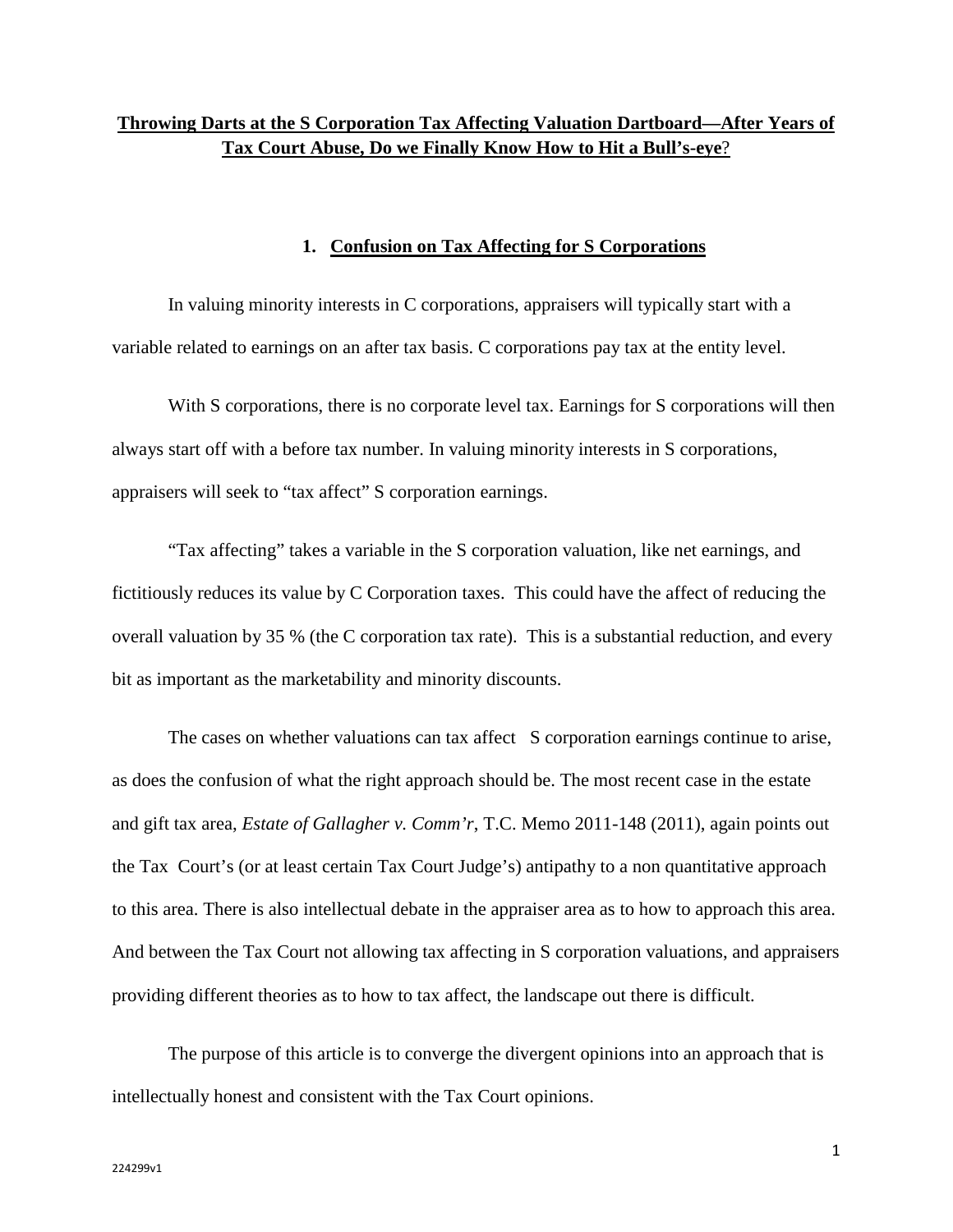## Estate of *Gallagher*

The most recent Tax Court case on tax affecting earnings is *the Estate of Gallagher.*  The taxpayer's expert applied a 39 % income tax rate in calculating future cash flows to the S corporation income.<sup>[1](#page-1-0)</sup> Judge Halpern, who is no rookie when it comes to valuation issues, indicated that the expert "failed to explain his reasons for tax affecting PMG's earnings." This is probably not the complete story. Judge Halpern likely found the (taxpayer's) expert's approach neither reasoned nor quantitative.

In disallowing tax affecting, Judge Halpern focused on the need to attribute a benefit to the potential tax savings with an S corporation. Citing *Gross,* T.C. Memo 1999-54, Judge Halpern noted that to allow tax affecting, an expert has to logically provide an adjustment for "the principal benefit that shareholders expect from an S corporation election," that being, "a reduction in the total tax burden imposed on the enterprise"

The takeaway from *Gallagher* and *Gross* is not that tax affecting is to be disallowed. Rather, that a valuation must accurately consider and quantify the tax detriments and benefits of S corporation (and for that matter, LLC and partnership) status. The way to quantify is subject to a bit of disagreement among appraisers.

#### The Tax Reality of S corporations (and LLCs and other Passthrough Entities)

l

<span id="page-1-0"></span> $1$  The Tax Court Judge also indicated that the taxpayer's expert "assumed a 40-percent marginal tax rate in calculating the applicable discount rate." Here, I am not sure what was done, in that the applicable discount rate should not involve the marginal tax rate. But this dichotomy between 39 % and 40 % really peeved the Judge.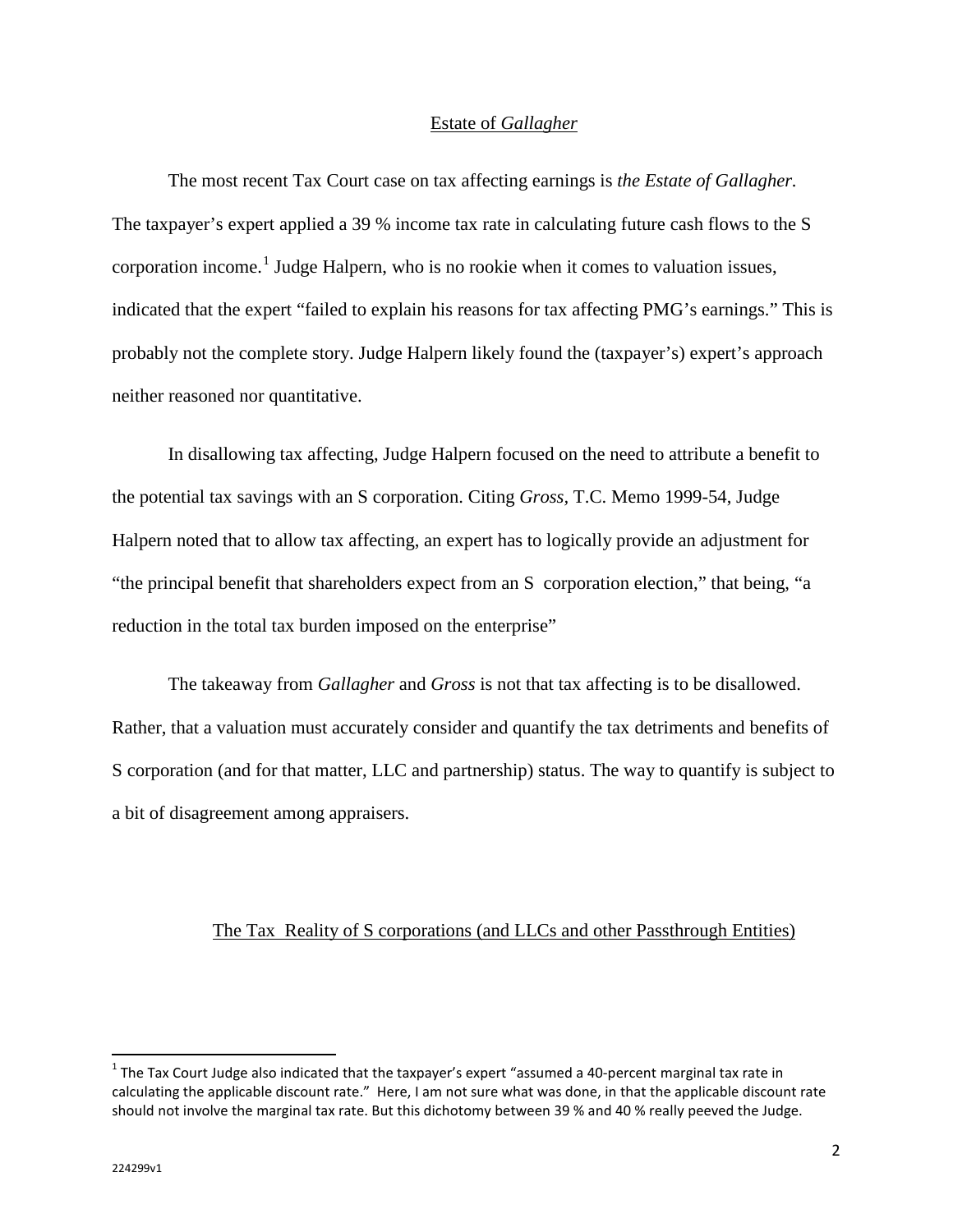In a valuation's most simple incarnation, a buyer of assets will value the company based on an approach tied to earnings. Whether earnings are actual accounting earnings or cash flow, and whether represented by a multiple or discount rate, the starting point is always the net profits (or cash flow) produced by the company, in a single year, and going forward, on an after-tax basis.

Earnings are taxed. In a C corporation, the C corporation pays them. In an S corporation, the shareholder pays them. But that 35 % tax rate (or 39 % if we are talking the taxpayer) is a reality and will reduce the earnings.

Example 1: If Corporation 1 is a C corporation and has \$1,000,000 of earnings, then it faces a 35 % tax rate, and net earnings are \$650,000. If Corporation 2 is an S corporation and has \$1,000,000 of earnings, then the shareholder could face a 39 % tax rate, and in essence net earnings are \$610,000. In the C corporation the tax is paid by the Company. In the S corporation, tax is paid by the shareholder. But the amount available for enjoyment by the shareholder is after tax on the earnings, regardless of who pays it. On the surface, tax affecting is legitimate and seems straightforward.

But if the story ends there, the Tax Court will not be happy.

Example 2: In Corporation 2, an S corporation, with \$1,000,000 of earnings, the shareholder has \$10,000,000 of NOLs. Hence, the shareholder will pay no tax for a number of years on the \$1,000,000 of earnings. Tax affecting the earnings to arrive at an after tax cost seems wrong in this example. Importantly, this shareholder with NOLs is not the hypothetical willing buyer. It is an idiosyncratic one; and the hypothetical willing buyer will be paying taxes on this income. The example does illustrate the beginning of the dilemma in the tax affecting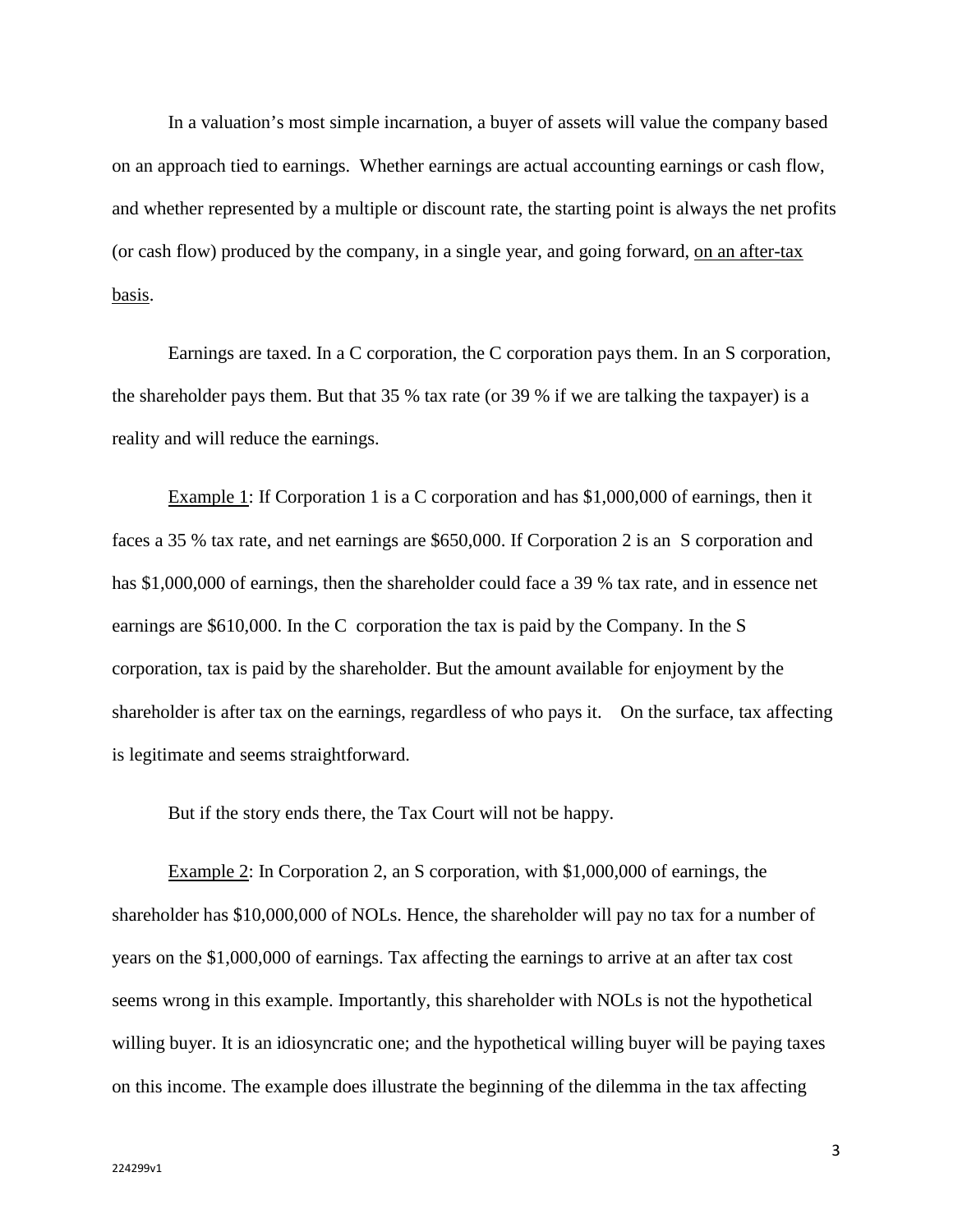area—there is a wide array of variables that changes the actual benefit or detriment of S corporation earnings. The Tax Court expects appraisers to account for these variables.

The Benefits of an S corporation for Tax Purposes to be Taken into Account in Valuations

Assuming the hypothetical purchaser will be an S corporation shareholder,  $2$  there are benefits that need to be quantified in an appraisal with S corporations.

First, as to earnings that are distributed, those earnings, net of the payment of income taxes, pay no further taxes. In a C corporation, those earnings, distributed as dividends, pay an additional dividend tax. A valuation premium could be applied for to the S corporation shareholder, and the value of the dividends passing free of income tax needs to be quantified.

Second, as to undistributed earnings, those are added to basis, and the S corporation shareholder will not have to pay capital gain taxes on that additional basis. This advantage needs to be quantified.

Appraisers will be more at ease doing the 2 step approach, tax affecting, and then adding an S corporation premium. And this is empirically pure.

l

<span id="page-3-0"></span><sup>2</sup> Important distinction: tax adjusting will always be the case in a control case valuation; the purchaser is purchasing the Company, and is not likely to care about the tax status and will not give a premium for an S corporation. The hypothetical purchaser is not likely to be a qualified S corporation shareholder. Further, if there were discounts for S corporation status, this would result in arbitrage opportunities that do not exist in the marketplace. That is, buy a C corporation for \$X dollars, convert it to an S corporation, and then sell it for \$X dollars plus the S corporation premium. This does not happen in the marketplace. Hence, the tax adjusting concern is a concern only when minority interests in S corporations are valued.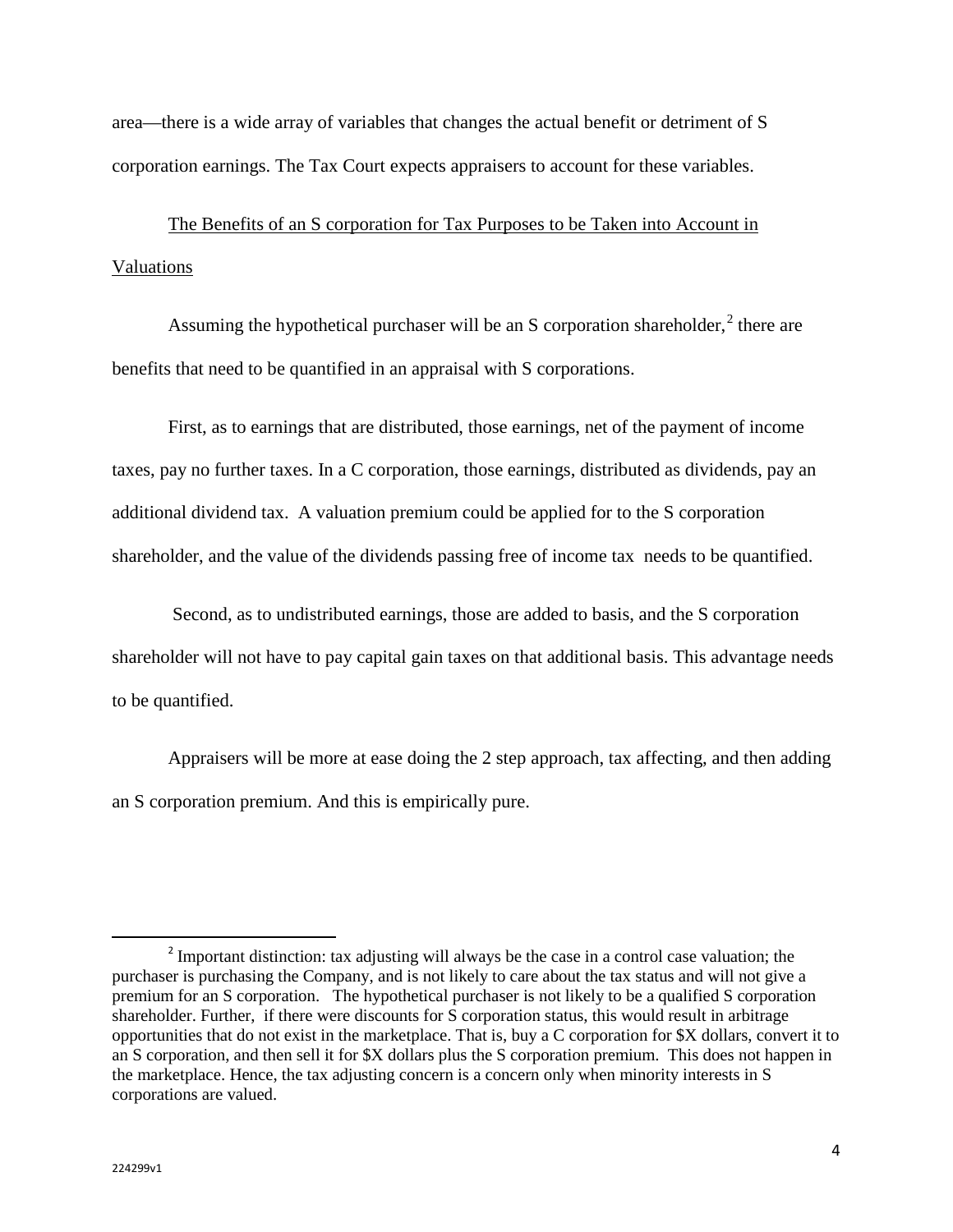## **What, Then, is the S Corporation Premium**

Much debate has existed in the professional literature about how to arrive at the S corporation premium.<sup>[3](#page-4-0)</sup> Though valuation experts agree that the premium must be applied on a case by case basis, the percentage of and process to arrive at the premium is subject to debate.

A heuristic is that there is a 20 % tax savings (under current federal capital gains rates), either attributable to the dividend not paying tax, or an increased basis step up. However, this 20 % can be adjusted on the margins for a variety of reasons, including discounting at a greater discount rate to account for uncertainty of dividends being paid, company being sold, or other idiosyncratic risk. Each appraisal must have a specific and quantitative rationale for the tax value of the S corporation status.

Example 3: Assume that S corporation earns \$600,000 per year, but makes no distribution to its shareholders. Is there really a 20 % current tax savings to the S corporation shareholders if the Company makes no dividend payment? Probably not; hard to say a shareholder is saving taxes on funds that shareholder does not receive currently.<sup>[4](#page-4-1)</sup> That 20 % should probably be adjusted downward to account for no dividends being paid.

**\**

 $\overline{\phantom{a}}$ 

<span id="page-4-0"></span><sup>&</sup>lt;sup>3</sup> See, e.g, Paschall, "Some Observations on Tax Affecting," 24 The Quarterly Journal of the Business Valuation Committee of the ASA (March, 2005)<br> $^4$  There would in that case be a 20 % capital gains savings, at some point in the future, as the basis to the S

<span id="page-4-1"></span>corporation shareholder is increased by these undistributed earnings.